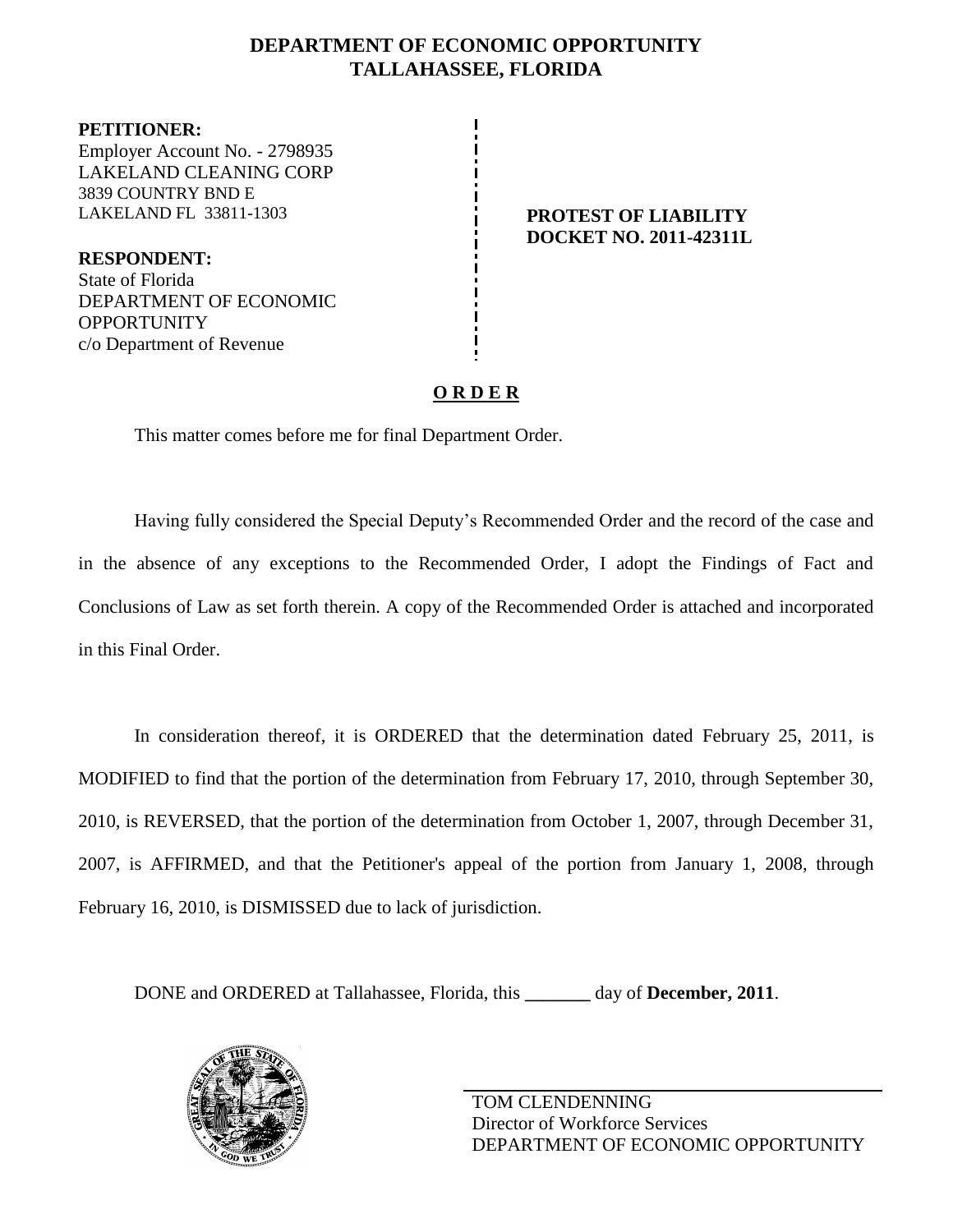# **THE DEPARTMENT OF ECONOMIC OPPORTUNITY Unemployment Compensation Appeals**

MSC 344 CALDWELL BUILDING 107 EAST MADISON STREET TALLAHASSEE FL 32399-4143

### **PETITIONER:**

Employer Account No. - 2798935 LAKELAND CLEANING CORP ATTN: ISMAEL MENDOZA 3839 COUNTRY BND E LAKELAND FL 33811-1303

> **PROTEST OF LIABILITY DOCKET NO. 2011-42311L**

### **RESPONDENT:**

State of Florida THE DEPARTMENT OF ECONOMIC **OPPORTUNITY** c/o Department of Revenue

# **RECOMMENDED ORDER OF SPECIAL DEPUTY**

### TO: Deputy Director,

Director, Unemployment Compensation Services THE DEPARTMENT OF ECONOMIC OPPORTUNITY

This matter comes before the undersigned Special Deputy pursuant to the Petitioner's protest of the Respondent's determination dated February 25, 2011.

After due notice to the parties, a telephone hearing was held on September 12, 2011. The Petitioner was represented by its attorney. The Petitioner's president and a janitorial worker testified as witnesses for the Petitioner. The Respondent was represented by a Department of Revenue Tax Specialist. A Tax Auditor testified as a witness.

The record of the case, including the recording of the hearing and any exhibits submitted in evidence, is herewith transmitted. Proposed Findings of Fact and Conclusions of Law were received from the Petitioner.

### **Issue:**

Whether services performed for the Petitioner constitute insured employment, and if so, the effective date of the Petitioner's liability, pursuant to Sections 443.036(19), (21); 443.1216, Florida Statutes.

Whether the Petitioner filed a timely protest pursuant to Sections 443.131(3)(i); 443.141(2); 443.1312(2), Florida Statutes; Rule 60BB-2.035, Florida Administrative Code.

### **Findings of Fact:**

1. The Petitioner is a corporation which has operated a janitorial business since October 1, 2007. The business is operated by the Petitioner's president who is also a pastor of a church.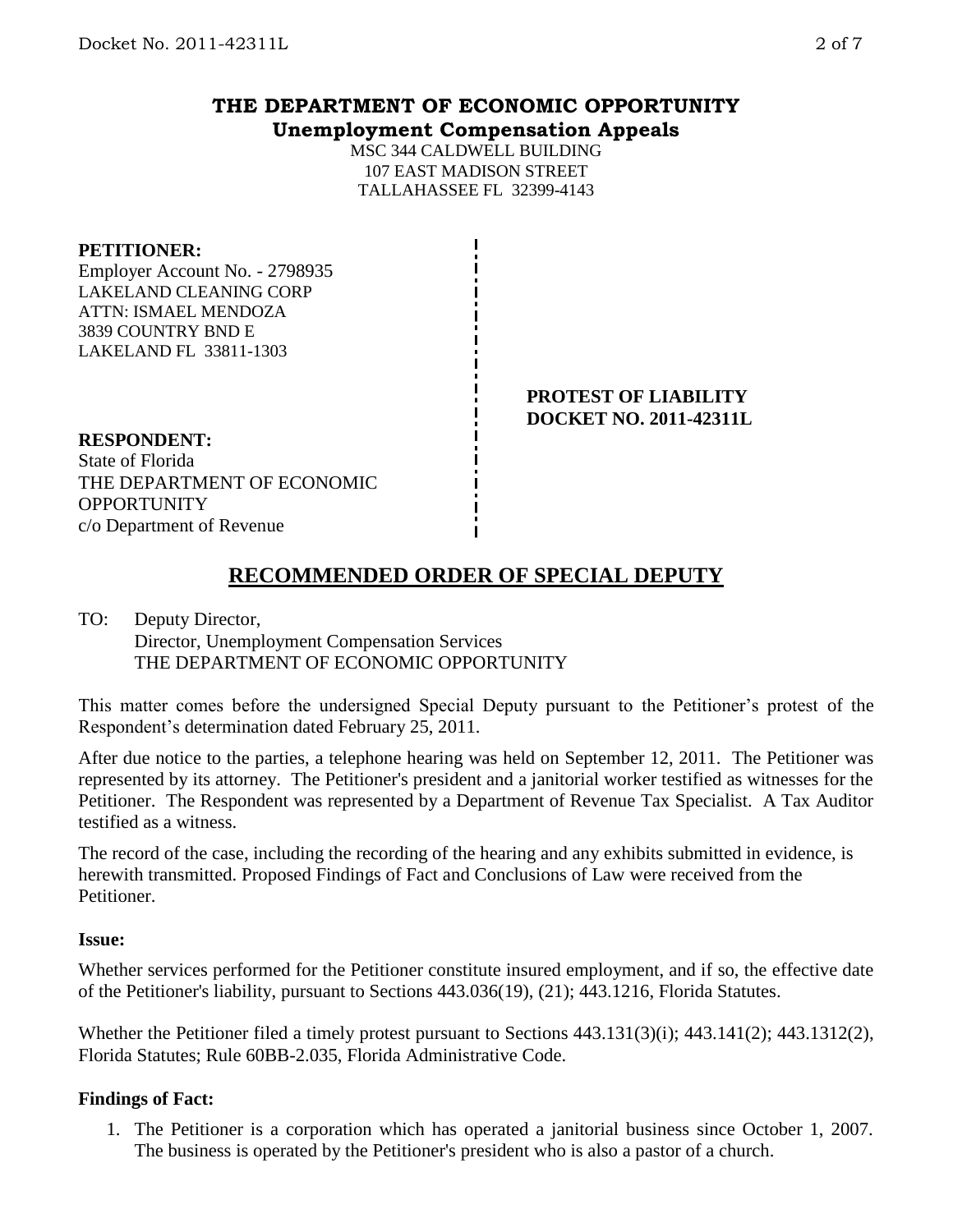- 2. Another company, referred to as ENA, obtains contracts to perform commercial cleaning. ENA then assigns the work to the Petitioner to perform the janitorial services. ENA provides some of the equipment such as floor stripping and polishing machines which are needed to complete the work. ENA also requires the Petitioner to purchase the cleaning chemicals and supplies from ENA.
- 3. The Petitioner does not perform the actual janitorial services. The Petitioner's president engages individuals to perform those services, many of whom are members of the president's congregation. On or about January 1, 2008, the president engaged his sister-in-law, Febe Sobalvarro, to perform janitorial services. The Petitioner and Febe Sobalvarro did not enter into any written agreement.
- 4. In March 2008 the Petitioner required the janitorial workers to sign an *Independent Contractor Agreement and Acknowledgment* which provides that the worker is not an employee of the Petitioner and is not entitled to receive any fringe benefits. The Agreement provides that the Petitioner will not withhold taxes from the earnings. The Agreement provides that the worker is solely responsible for the provision of and maintenance of equipment and supplies, solely responsible for any insurance required, and solely responsible for the payment and actions of any of the worker's employees. The Agreement provides the Petitioner with the right to terminate the Agreement if the work is not performed satisfactorily. The Agreement states that the worker agrees not to compete or solicit or acquire the accounts from the Petitioner.
- 5. The Petitioner's witness, Manga Mejia, began performing services for the Petitioner as a janitorial worker in January 2009 and signed the *Independent Contractor Agreement and Acknowledgement* on January 4, 2009. Manga Mejia was a member of the congregation and was aware that the Petitioner's president operated a janitorial service. Manga Mejia did not have an investment in a business, did not have an occupational or business license, did not have liability insurance, and did not advertise cleaning services to the general public. Manga Mejia had previous cleaning experience from cleaning residences and from cleaning a restaurant.
- 6. The Petitioner offered the work assignment, a school, to Magna Mejia and negotiated the amount that the Petitioner would pay her to perform the work. The negotiated amount of pay was \$1,300 every two weeks. The work did not require any special skill or knowledge and the Petitioner did not provide any training to Manga Mejia and did not tell her how to perform the work. The Petitioner provided everything that was needed to perform the work including brooms, mops, vacuums, and cleaning supplies. The Petitioner provided Magna Mejia with a key to the school and the code to the school's security system. Manga Mejia determined when to perform the work as long as the work was performed at night after school hours.
- 7. Manga Mejia was not required to personally perform the work. She hired two other workers and paid each of them \$400 every two weeks. In addition to helping her clean the school, the two helpers helped her clean the restaurant. She did not request or obtain permission from the Petitioner to hire the two helpers.
- 8. Despite the wording of the *Independent Contractor Agreement and Acknowledgement* the workers are not prohibited from working for a competitor or prohibited from performing janitorial services for others.
- 9. The Petitioner's contract with ENA required the workers to wear a uniform shirt with "cleaning team" printed on the shirt. The workers were required to purchase the shirt from ENA or from the Petitioner.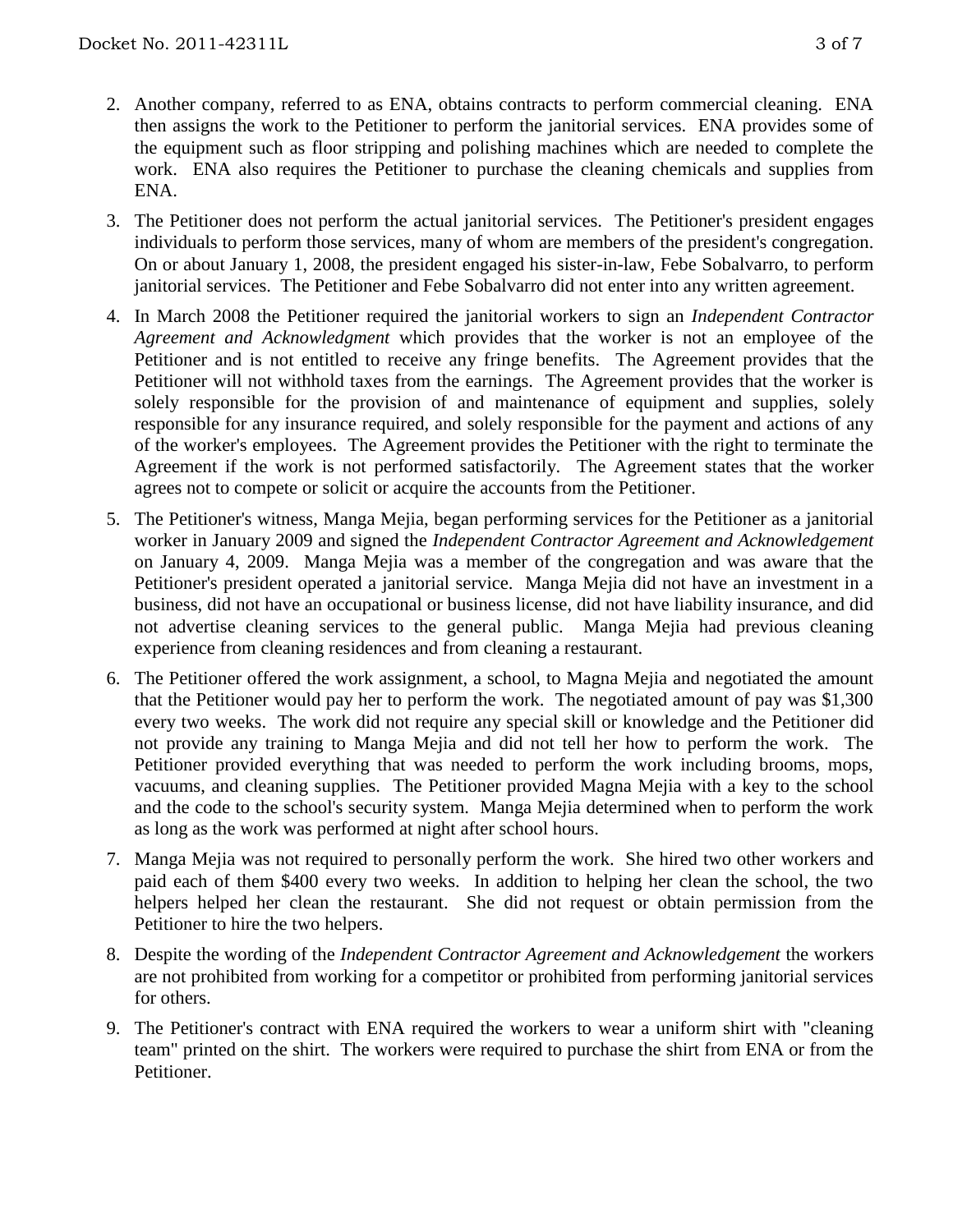- 10. The Petitioner does not supervise the workers while the work is being performed. However, a supervisor with ENA does periodically inspect the work. If there were any problems or if the client company was not satisfied with the work, ENA would contact the Petitioner. The Petitioner would then inspect the work and was responsible for resolving the complaint. Manga Mejia was paid by the job regardless of the number of hours worked. The Petitioner did not pay her any additional money to redo work that was not performed properly; however, if the client requested additional services be performed, additional money was paid to Manga Mejia.
- 11. The Petitioner did not withhold payroll taxes from the pay of Manga Mejia and did not provide any fringe benefits. The Petitioner reported the earnings of each worker on Form 1099-MISC as nonemployee compensation.
- 12. Febe Sobalvarro filed a claim for unemployment compensation benefits. When Febe Sobalvarro did not receive credit for her earnings with the Petitioner an investigation was assigned to the Department of Revenue to determine if Febe Sobalvarro performed services for the Petitioner as an independent contractor or as an employee.
- 13. By determination dated February 16, 2010, the Department of Revenue issued a determination which states "We have reviewed the information submitted and have determined that the person(s) performing services as JANITORS are employees. This determination is retroactive to 1/1/2008."
- 14. The determination advises "This letter is an official notice of the above determination and will become conclusive and binding unless you file written application to protest this determination within twenty (20) days from the date of this letter." The determination also advises "You are still required to submit quarterly reports to include those workers covered under this determination and you are required to pay tax on those wages. If a protest results in a ruling in your favor, we will refund taxes you paid on the worker(s) at the time of this determination." The Petitioner filed a timely protest on March 5, 2010, and docket number 2010-49434L was assigned.
- 15. By letter dated August 4, 2010, before the protest was scheduled for a hearing, the Petitioner withdrew its protest of the February 16, 2010, determination. A final Agency Order dismissing the Petitioner's protest was issued on August 24, 2010.
- 16. Although the Petitioner withdrew its protest the Petitioner did not comply with the February 16, 2010, determination and did not report and pay unemployment tax on the earnings of the janitorial workers.
- 17. In 2010 the Department of Revenue selected the Petitioner for an audit of the Petitioner's books and records for the 2009 tax year to ensure compliance with the Florida Unemployment Compensation Law. During the course of the audit the Tax Auditor concluded that the Petitioner was not in compliance with the Unemployment Compensation Law and extended the audit back to the inception of the business, October 1, 2007, and forward to September 30, 2010.
- 18. By an undated Notice of Proposed Assessment received by the Petitioner on or about March 7, 2011, the Department of Revenue notified the Petitioner of the additional taxes that were due for the period October 1, 2007, through September 30, 2010, as a result of the audit. The Petitioner filed a protest by letter dated March 14, 2011.

### **Conclusions of Law:**

- 19. Section 443.141(2)(c), Florida Statutes, provides:
	- (c) *Appeals.*--The Agency for Workforce Innovation and the state agency providing unemployment tax collection services shall adopt rules prescribing the procedures for an employing unit determined to be an employer to file an appeal and be afforded an opportunity for a hearing on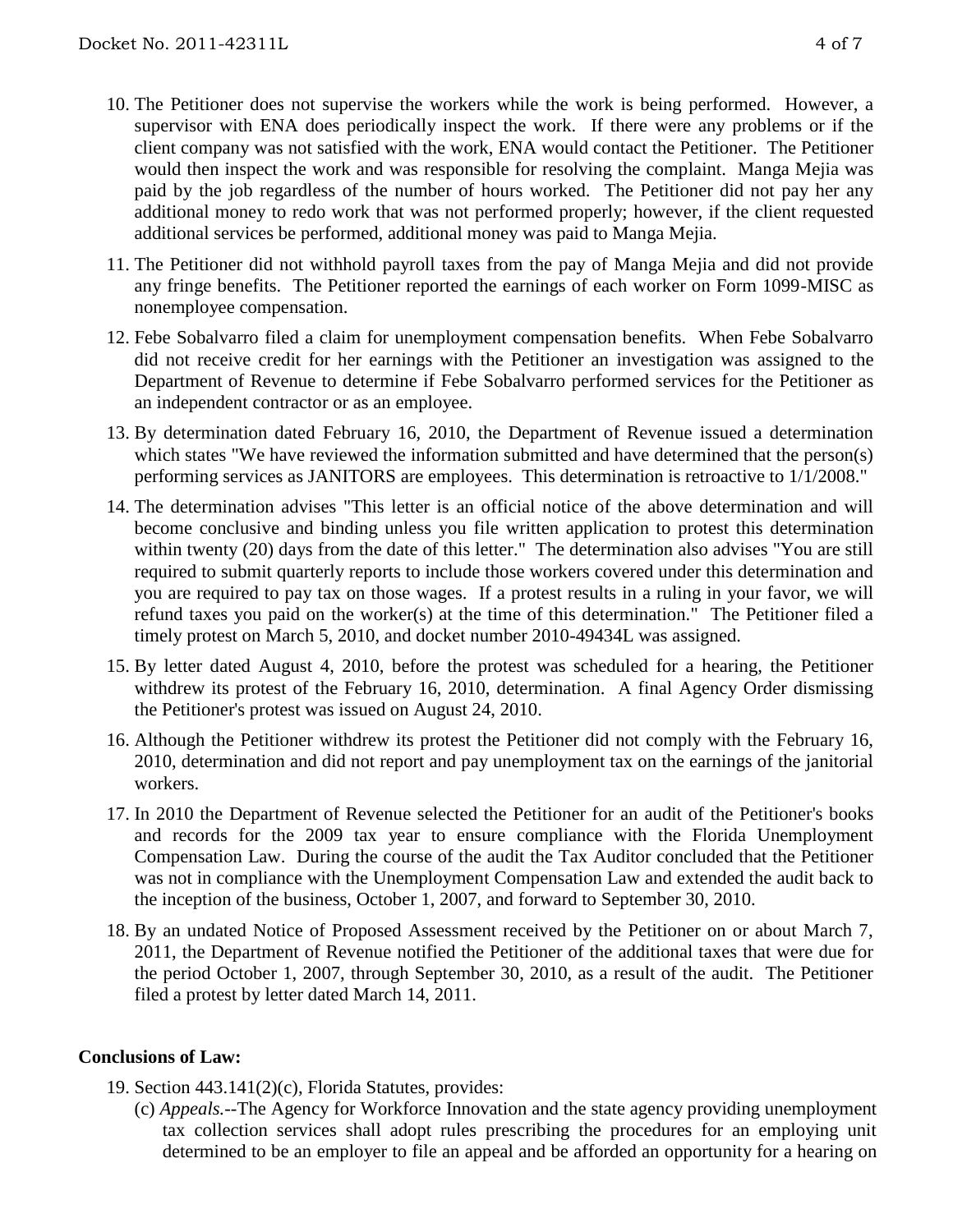- 20. Rule 60BB-2.035(5)(a)1., Florida Administrative Code, provides: Determinations issued pursuant to Sections 443.1216, 443.131-.1312, F.S., will become final and binding unless application for review and protest is filed with the Department within 20 days from the mailing date of the determination. If not mailed, the determination will become final 20 days from the date the determination is delivered.
- 21. The Petitioner filed a timely protest of the February 16, 2010, determination requiring the Petitioner to report the wages paid to the janitorial workers and to pay tax on those earnings. However, the Petitioner did not prosecute the appeal and withdrew its protest. As a result of the Petitioner's withdrawal a final Agency Order was issued dismissing the protest. Thus, the determination of February 16, 2010, has become final and binding on both the Petitioner and the Respondent. The determination is retroactive to January 1, 2008, and clearly addresses not just the services performed by Febe Sobalvarro but the services performed by all of the Petitioner's workers classified as janitors. Thus, the determination holding that all of the janitorial workers performing services for the Petitioner from January 1, 2008, through February 16, 2010, are the Petitioner's employees has become final and may not be disturbed.
- 22. Although the Department of Economic Opportunity lacks jurisdiction on the issue of whether the Petitioner is liable for payment of unemployment tax from January 1, 2008, through February 16, 2010, the audit covered the time period from October 1, 2007, through September 30, 2010. Thus, the Petitioner's liability for the periods of time from October 1, 2007 through December 31, 2007, and from February 17, 2010, through September 30, 2010, must still be addressed. The issue of whether services performed for the Petitioner constitute employment subject to the Florida Unemployment Compensation Law, is governed by Chapter 443, Florida Statutes. Section 443.1216(1)(a)2., Florida Statutes, provides that employment subject to the chapter includes service performed by individuals under the usual common law rules applicable in determining an employer-employee relationship.
- 23. The Supreme Court of the United States held that the term "usual common law rules" is to be used in a generic sense to mean the "standards developed by the courts through the years of adjudication." United States v. W.M. Webb, Inc., 397 U.S. 179 (1970).
- 24. The Supreme Court of Florida adopted and approved the tests in 1 Restatement of Law, Agency 2d Section 220 (1958), for use to determine if an employment relationship exists. See Cantor v. Cochran, 184 So.2d 173 (Fla. 1966); Miami Herald Publishing Co. v. Kendall, 88 So.2d 276 (Fla. 1956); Magarian v. Southern Fruit Distributors, 1 So.2d 858 (Fla. 1941); see also Kane Furniture Corp. v. R. Miranda, 506 So.2d 1061 (Fla. 2d DCA 1987). In Brayshaw v. Agency for Workforce Innovation, et al; 58 So.3d 301 (Fla. 1st DCA 2011) the court stated that the statute does not refer to other rules or factors for determining the employment relationship and, therefore, the Agency is limited to applying only Florida common law in determining the nature of an employment relationship.
- 25. Restatement of Law is a publication, prepared under the auspices of the American Law Institute, which explains the meaning of the law with regard to various court rulings. The Restatement sets forth a nonexclusive list of factors that are to be considered when judging whether a relationship is an employment relationship or an independent contractor relationship.
- 26. 1 Restatement of Law, Agency 2d Section 220 (1958) provides:
	- $(1)$  A servant is a person employed to perform services for another and who, in the performance of the services, is subject to the other's control or right of control.
	- (2) The following matters of fact, among others, are to be considered: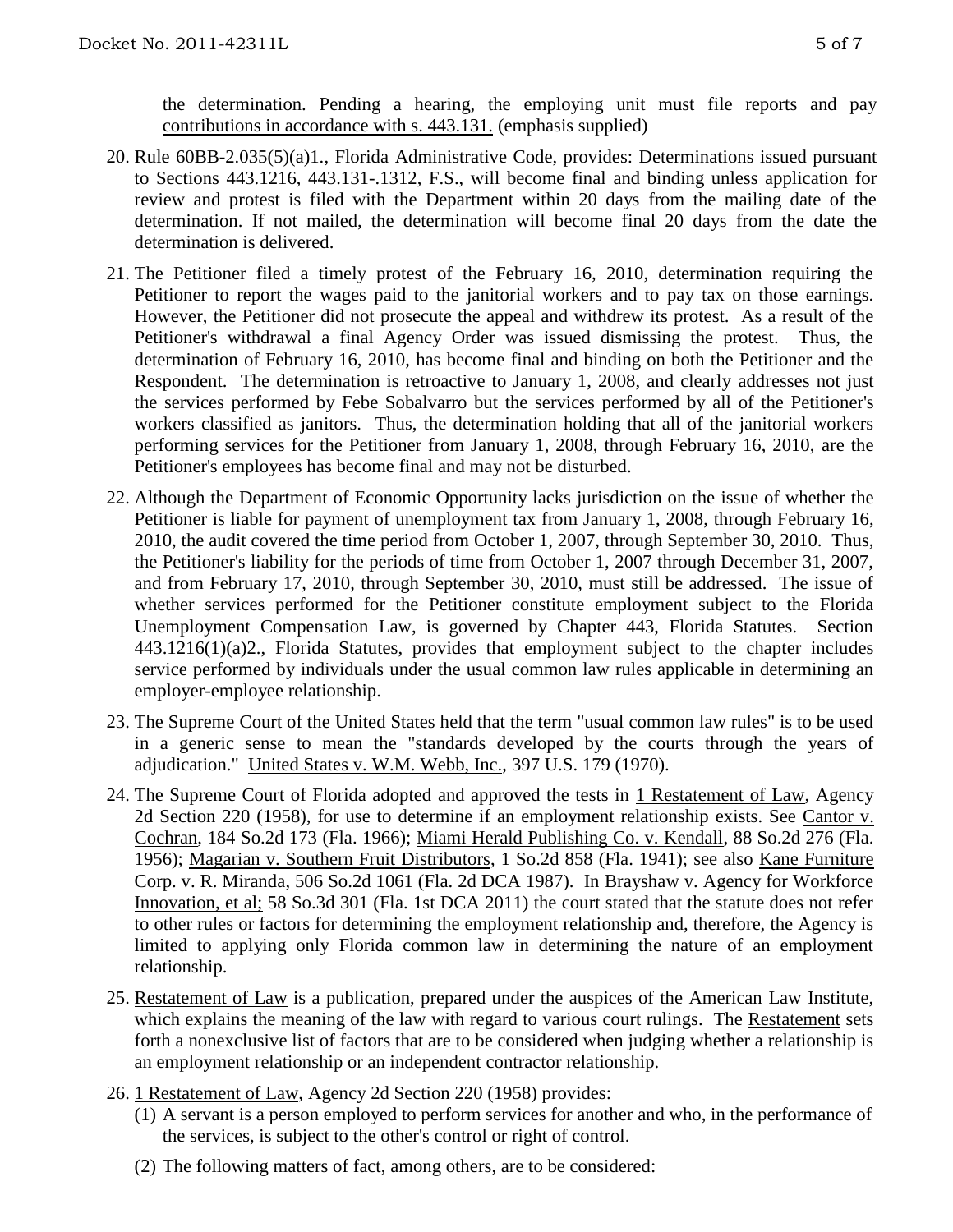- (a) the extent of control which, by the agreement, the business may exercise over the details of the work;
- (b) whether or not the one employed is engaged in a distinct occupation or business;
- (c) the kind of occupation, with reference to whether, in the locality, the work is usually done under the direction of the employer or by a specialist without supervision;
- (d) the skill required in the particular occupation;
- (e) whether the employer or the worker supplies the instrumentalities, tools, and the place of work for the person doing the work;
- (f) the length of time for which the person is employed;
- $(g)$  the method of payment, whether by the time or by the job;
- (h) whether or not the work is a part of the regular business of the employer;
- (i) whether or not the parties believe they are creating the relation of master and servant;
- (j) whether the principal is or is not in business.
- 27. Comments in the Restatement explain that the word "servant" does not exclusively connote manual labor, and the word "employee" has largely replaced "servant" in statutes dealing with various aspects of the working relationship between two parties.
- 28. In Department of Health and Rehabilitative Services v. Department of Labor & Employment Security, 472 So.2d 1284 (Fla. 1<sup>st</sup> DCA 1985) the court confirmed that the factors listed in the Restatement are the proper factors to be considered in determining whether an employer-employee relationship exists. However, in citing La Grande v. B&L Services, Inc., 432 So.2d 1364, 1366 (Fla. 1st DCA 1983), the court acknowledged that the question of whether a person is properly classified an employee or an independent contractor often can not be answered by reference to "hard and fast" rules, but rather must be addressed on a case-by-case basis.
- 29. The Florida Supreme Court held that in determining the status of a working relationship, the agreement between the parties should be examined if there is one. The agreement should be honored, unless other provisions of the agreement, or the actual practice of the parties, demonstrate that the agreement is not a valid indicator of the status of the working relationship. Keith v. News & Sun Sentinel Co., 667 So.2d 167 (Fla. 1995). In Justice v. Belford Trucking Company, Inc., 272 So.2d 131 (Fla. 1972), a case involving an independent contractor agreement which specified that the worker was not to be considered the employee of the employing unit at any time, under any circumstances, or for any purpose, the Florida Supreme Court commented "while the obvious purpose to be accomplished by this document was to evince an independent contractor status, such status depends not on the statements of the parties but upon all the circumstances of their dealings with each other."
- 30. The Petitioner did not enter into any written agreements with the workers until March 2008. No evidence was presented to show the existence of any written or verbal agreements between the Petitioner and the workers prior to March 2008. The Petitioner's witness, Manga Mejia, did not perform services for the Petitioner prior to 2009. Her testimony is not sufficient to establish the terms and conditions under which other workers performed services prior to 2009.
- 31. Rule 60BB-2.035(7), Florida Administrative Code, provides that the burden of proof will be on the protesting party to establish by a preponderence of the evidence that the determination was in error.
- 32. The Petitioner's evidence is not sufficient to show that the audit determination of the Department of Revenue was in error for the period of time from October 1, 2007, through December 31, 2007.
- 33. Regarding Manga Mejia and the other janitorial workers who performed services for the Petitioner from February 17, 2010, through September 30, 2010, the evidence reveals that they all performed services under the written *Independent Contractor Agreement and Acknowledgment.* Some aspects of the Agreement are inaccurate or misleading. Despite the wording of the Agreement